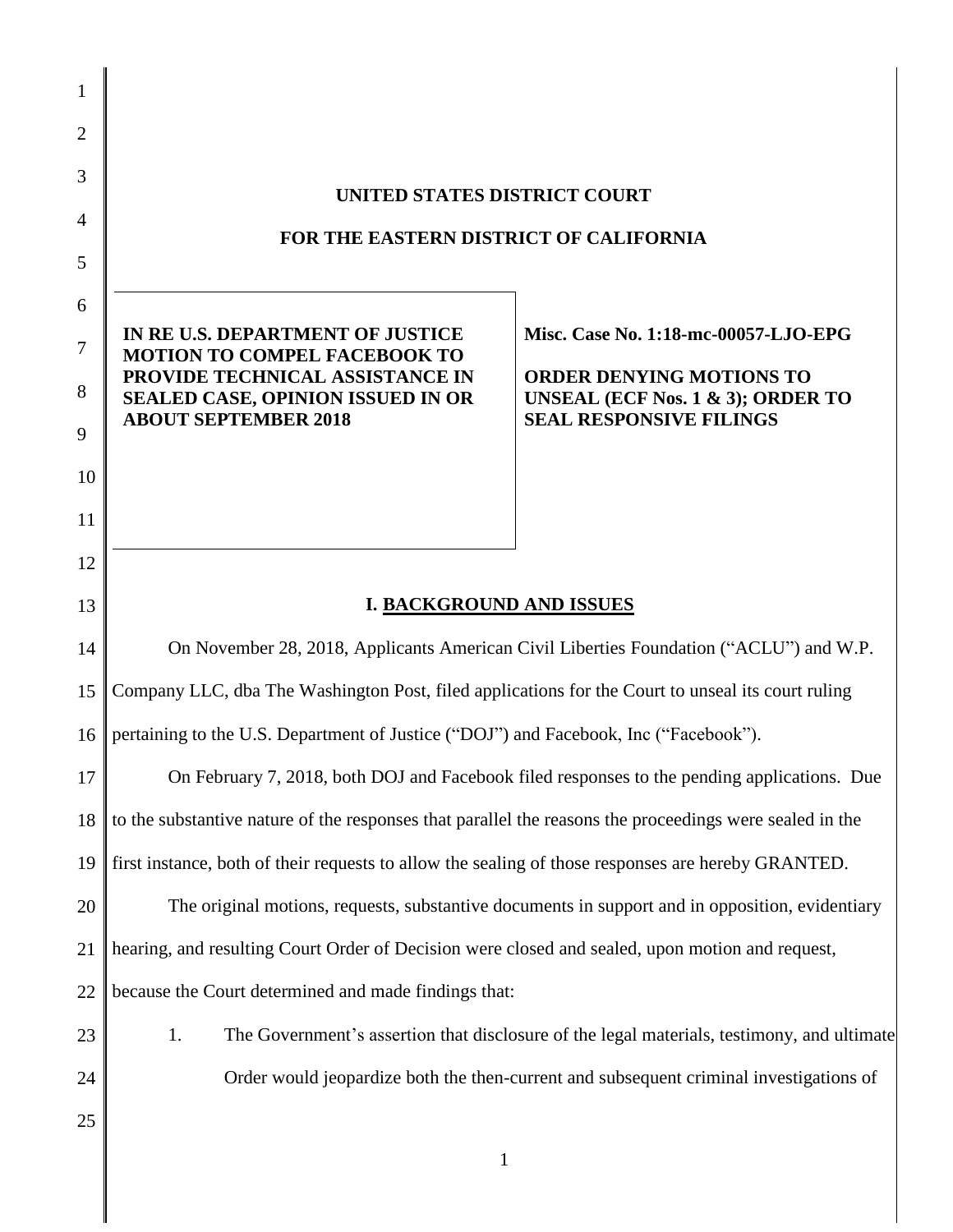| $\mathbf{1}$   | future cases (both categories involving and emanating from Title III wiretap processes)                      |
|----------------|--------------------------------------------------------------------------------------------------------------|
| $\overline{2}$ | was a valid and legitimate factual and legal concern; and                                                    |
| 3              | 2.<br>Facebook's assertion that its internal processes that were the subject of the Government's             |
| $\overline{4}$ | motion constituted trademark and protected material and information, and that public                         |
| 5              | disclosure would provide such protected information to competitors, thereby jeopardizing                     |
| 6              | substantial business quality, productivity, and profit, was legitimate, true, and reasonable.                |
| 7              | The Government opposes the instant requests to unseal. Facebook supports the requests on the                 |
| 8              | condition that any disclosed materials be subject to limited redaction.                                      |
| 9              | The issues raised by the requests to unseal are:                                                             |
| 10             | whether the public has First Amendment and common law rights of access to the court                          |
| 11             | records sought; and                                                                                          |
| 12             | if so, whether the Government has articulated compelling reasons that outweigh the public's                  |
| 13             | right of access.                                                                                             |
| 14             | <b>II. DISCUSSION</b>                                                                                        |
| 15             | The Court recognizes that Applicants are handicapped in their argument due to their almost non-              |
| 16             | existent factual knowledge. The Court, however, also understands that to provide Applicants with the         |
| 17             | information that would allow them to be convinced of the need to seal would swallow the very issues          |
| 18             | that resulted in the closed hearing and sealing of records. That said, the statutory presumption against     |
| 19             | Title III materials is not as narrow as Applicants claim, especially under the instant factual scenario.     |
| 20             | There can be no dispute that the requested materials contain and pertain to sensitive wiretap information    |
| 21             | that implicates directly the very purpose of the Title III statutory scheme of nondisclosure. See 18 U.S.C.  |
| 22             | §§ 2517, 2518. Trying to separate that information from any non-covered material is simply impossible.       |
| 23             | The unsealing and disclosure of Title III is governed by a comprehensive statutory scheme that               |
| 24             | establishes a presumption against disclosure. Title III prohibits all disclosures not authorized by statute. |
| 25             | 18 U.S.C. §§ 2517(1)-(8). The purpose of Title III, including the provisions governing disclosure of         |
|                | $\overline{2}$                                                                                               |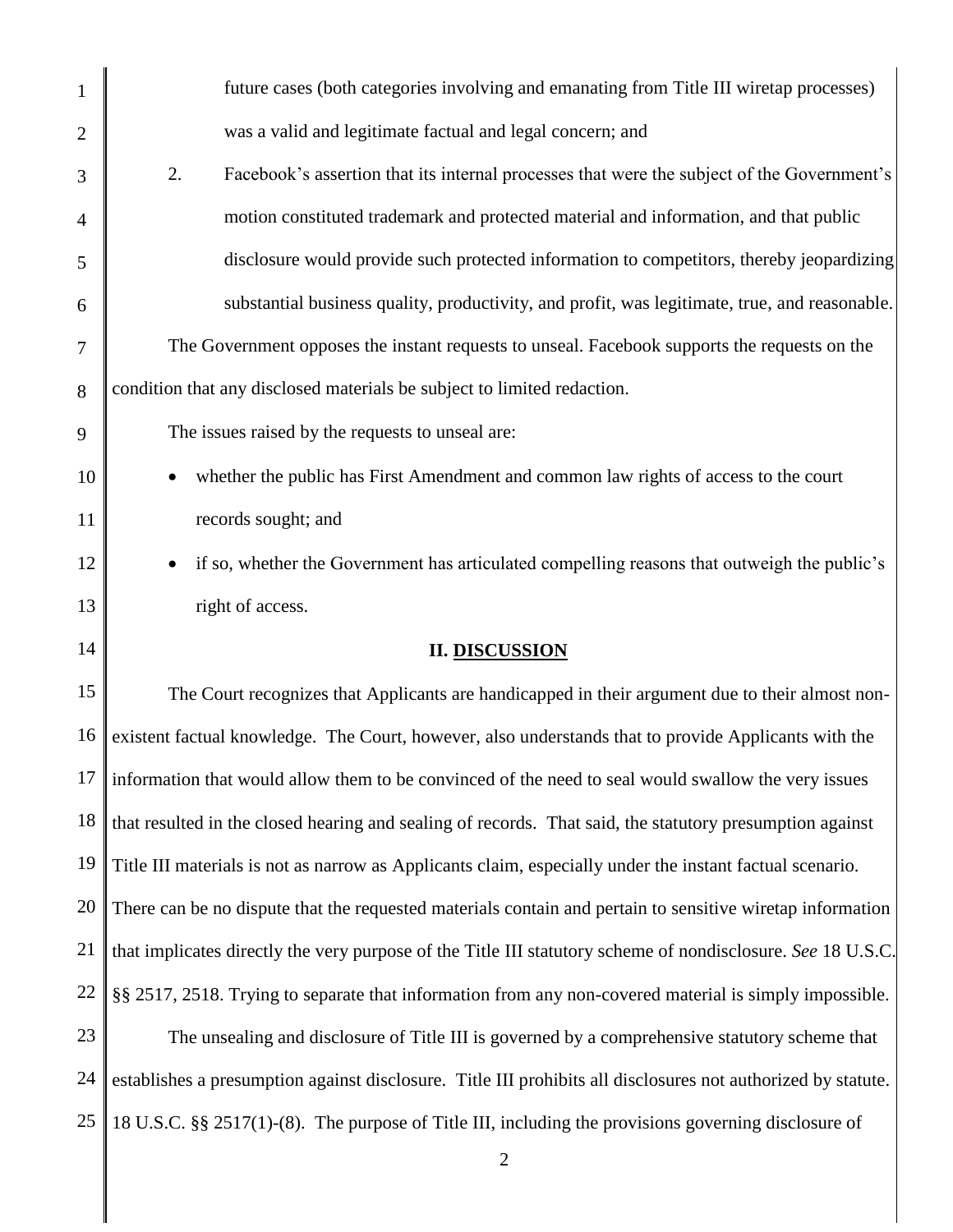1

2

wiretap materials, makes it clear that Congress intended such material to remain confidential and "clearly negate(s) a presumption in favor of disclosure." *In Re the Matter of the Application of the New York Times Co*., 577 F.3d 401, 408-10 (2nd Cir. 2009); *see also United States v. Kwok Cheung Chow*, No. 14-CR-00196 CRB JCS, 2015 WL 5094744, at \*3 (N.D. Cal. Aug. 28, 2015).

5 6 7 8 9 10 11 12 13 14 15 16 17 18 All of the materials Applicants seek are Title III wiretap materials that directly flow from orders granting Title III wiretap requests. Therefore, this Court cannot ignore the statutory language that protects the confidentiality of these materials. In attempting to determine whether such materials are subject to a First Amendment right of access, a Court must determine whether this type of information/proceeding has traditionally been conducted in an open fashion, and whether public access to the information/proceeding would serve to curb prosecutorial and/or judicial misconduct or would further the public's interest in understanding the criminal justice system. *Oregonian Publ'g Co. v U.S. Dist. Court for Dist. Of Oregon*, 920 F.2d 1462, 1465 (9th Cir. 1990). "This two-part test is commonly referred to as the 'experience and logic' test." *United States v. Doe*, 870 F.3d 991, 997 (9th Cir. 2017). "Even when the experience and logic test is satisfied, however, the public's First Amendment right of access establishes only a strong presumption of openness, and the public still can be denied access if closure is necessitated by a compelling governmental interest, and is narrowly tailored to serve that interest." *Id*. (internal quotation omitted); *see also Chow*, 2015 WL 5094744, at \*2 (applying experience and logic test to materials covered by Title III).

19 20 21 22 23 24 25 Here, following the reasoning set forth in *N.Y. Times*, 577 F.3d at 410, the Court agrees with the Government that: (a) under the history-and-logic test, Title III wiretap materials are generally not subject to disclosure because there is no historical tradition of open access to Title III proceedings; and (b) Applicants have failed to present any basis upon which this Court could adopt their view that public policy favors public involvement in matters such as those presented here over Congress' preferred public policy as expressed in Title III itself. *See also United States v. Blagojevich*, 662 F. Supp. 2d 998, 1004 (N.D. Ill. 2009) (finding "no historical tradition of open public access to Title III materials" and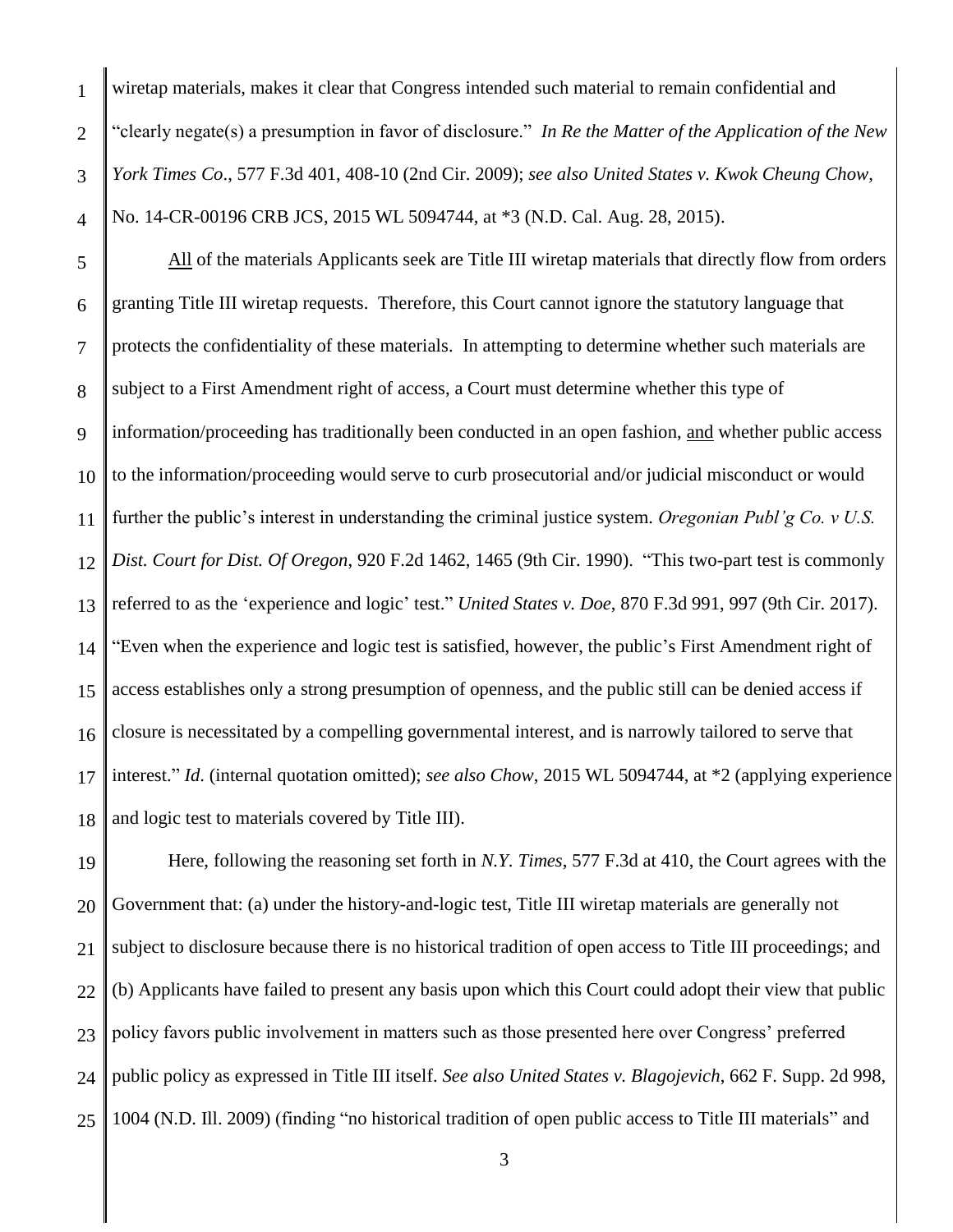1 2 3 rejecting public policy arguments that contradict Congress' concern for confidentiality and privacy reflected in the text and legislative history of Title III). Accordingly, no qualified First Amendment right of access attaches to the materials/procedures sought.

4 5 6 7 8 9 10 11 12 13 Even if the qualified right did attach, the compelling interest of the DOJ to preserve the secrecy of law enforcement techniques in Title III wiretap cases overwhelms that qualified right. The materials at issue in this case concern techniques that, if disclosed publicly, would compromise law enforcement efforts in many, if not all, future wiretap investigations. In addition, in the instant case, the investigation is ongoing. *See In re U.S. for an Order Pursuant to 18 U.S.C. Section 2703(D)*, 707 F.3d 283, 293 (4th Cir. 2013) (agreeing that government's interests in maintaining the secrecy of its investigation, preventing potential subjects from being tipped off, or altering behavior to thwart an ongoing investigation, outweighed public interest in disclosure of materials covered by the Stored Communications Act). Disclosure under these circumstances is exactly what the relevant statutory provisions attempt to preclude.

14 15 16 17 Redaction of sensitive information is not a viable option here, as sensitive investigatory information is so thoroughly intertwined with the legal and factual arguments in the record such that redaction would leave little and/or misleading substantive information. In sum, the requested material is so entangled with investigatory secrets that effective redaction is not possible.

18 19 20 21 The Court also finds that the common law right of access does not attach to the materials requested. *See Times Mirror Co. v. United States*, 873 F.2d 1210, 1219 (9th Cir. 1989) ("there is no right of access to documents which have traditionally been kept secret for important policy reasons"). Title III supersedes any arguable common law right. *N.Y. Times*, 577 F.3d at 405.

22 23 24 25 The important policy reasons to preserve the secrecy of the Title III criminal investigation are present and remain intact in this case. The interests of the public are outweighed in favor of nondisclosure based on the relevant facts and circumstances here. After balancing these interests as required under *United States v. Bus. of Custer Battlefield Museum & Store Located at Interstate 90, Exit 514, S.*